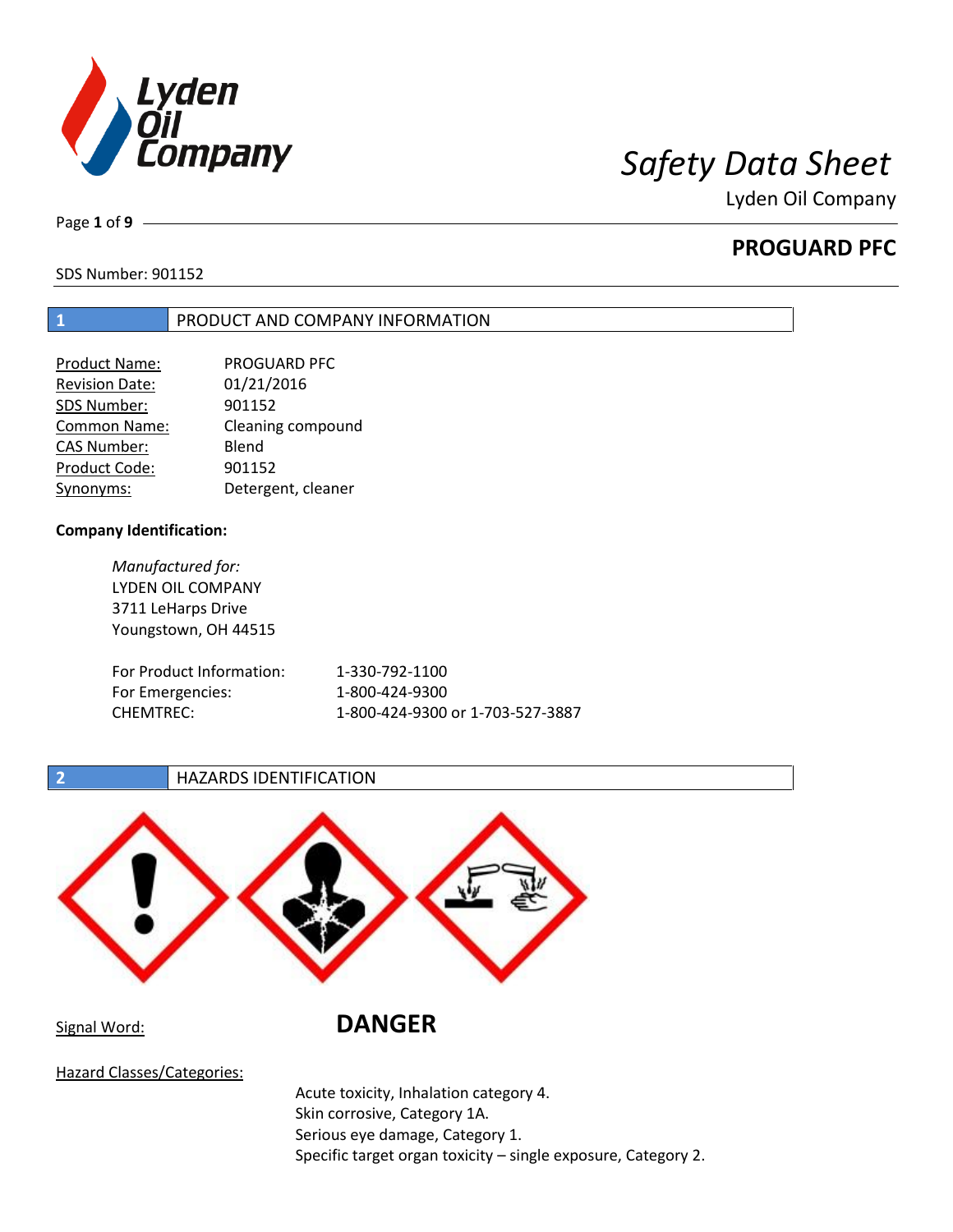

Page **2** of **9**

Lyden Oil Company

|                                 | <b>PROGUARD PFC</b>                                                            |
|---------------------------------|--------------------------------------------------------------------------------|
| <b>SDS Number: 901152</b>       |                                                                                |
| Hazard Statement(s):            |                                                                                |
|                                 | H314: Causes severe skin burns and eye damage.                                 |
|                                 | H318: Causes serious eye damage.                                               |
|                                 | H332: Harmful if inhaled.                                                      |
|                                 | H371: May cause damage to organs.                                              |
| <b>Precaution Statement(s):</b> |                                                                                |
|                                 | P101: If medical advice is needed, have product container or label at<br>hand. |
|                                 | P102: Keep out of reach of children.                                           |
|                                 | P103: Read label before use.                                                   |
|                                 | P260: Do not breathe dust/fumes/gas/mist/vapors/spray.                         |
|                                 | P264: Wash skin thoroughly after handling.                                     |
|                                 | P270: Do not eat, drink or smoke when using this product.                      |
|                                 | P271: Use only outdoors or in a well-ventilated area.                          |
|                                 | P280: Wear protective gloves/protective clothing/eye protection/face           |
|                                 | protection.                                                                    |
|                                 | P363: Wash contaminated clothing before reuse.                                 |
|                                 | P301+330+331: IF SWALLOWED: Rinse mouth. Do NOT induce<br>vomiting.            |
|                                 | P303+361+353: IF ON SKIN (or hair): Take off immediately all                   |
|                                 | contaminated clothing. Rinse skin with water/ shower.                          |
|                                 | P304+340: IF INHALED: Remove person to fresh air and keep                      |
|                                 | comfortable for breathing.                                                     |
|                                 | P305+351+338: IF IN EYES: Rinse cautiously with water for several              |
|                                 | minutes. Remove contact lenses if present and easy to $do$ – continue          |
|                                 | rinsing.                                                                       |
|                                 | P405: Store locked up.                                                         |
|                                 | P501: Dispose of contents/container in accordance with                         |
|                                 | local/regional/national/international regulation.                              |
| Other Hazard Statement(s):      |                                                                                |
|                                 | -NFPA Ratings:                                                                 |
|                                 | Health $= 2$                                                                   |
|                                 | $Fire = 0$                                                                     |
|                                 | Reactivity = $0$                                                               |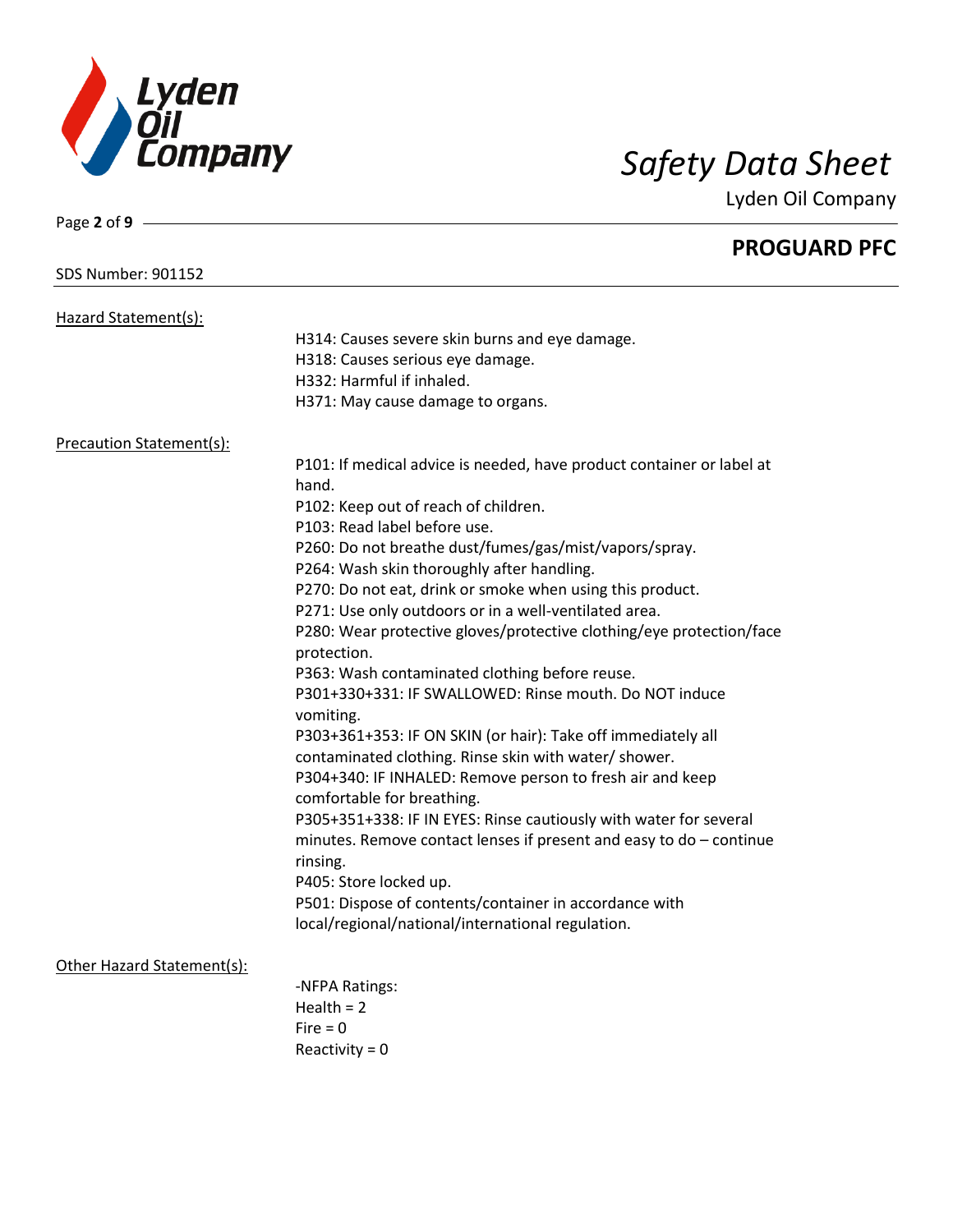

**PROGUARD PFC**

SDS Number: 901152

Page **3** of **9**

## **3** COMPOSITION / INFORMATION ON INGREDIENTS

Ingredients:

*Mixture of the substances listed below with nonhazardous additions.*

| <b>Chemical Name</b> | <b>CAS Number</b> | Percentage |
|----------------------|-------------------|------------|
| Sodium metasilicate  | 6834-92-0         | 40-50      |
| Proprietary          | N/A               | $20 - 30$  |

*\*Any concentration shown as a range is to protect confidentiality or is due to batch variation.*

|  | ۰. |  |  |
|--|----|--|--|
|  |    |  |  |

**4** FIRST AID MEASURES

## Description of First Aid Measures:

| Inhalation:          |                                                                                                                                                                                                                                                                                    |
|----------------------|------------------------------------------------------------------------------------------------------------------------------------------------------------------------------------------------------------------------------------------------------------------------------------|
|                      | Rescuers should put on appropriate protective gear. Remove from<br>area of exposure. If not breathing, give artificial respiration. If<br>breathing is difficult, give oxygen. Keep victim warm. Get immediate<br>medical attention. To prevent aspiration, keep head below knees. |
| <b>Skin Contact:</b> |                                                                                                                                                                                                                                                                                    |
|                      | Remove contaminated clothing. Wash skin with soap and water. Get<br>medical attention. Wash clothing separately and clean shoes before<br>reuse                                                                                                                                    |
| Eye Contact:         |                                                                                                                                                                                                                                                                                    |
|                      | Immediately flush eyes with water. Flush eyes with water for a<br>minimum of 15 minutes, occasionally lifting and lowering upper lids.<br>Get medical attention promptly.                                                                                                          |
| Ingestion:           |                                                                                                                                                                                                                                                                                    |
|                      | If swallowed, do NOT induce vomiting. Give victim a glass of water.<br>Call a physician or poison control center immediately. Never give<br>anything by mouth to an unconscious person.                                                                                            |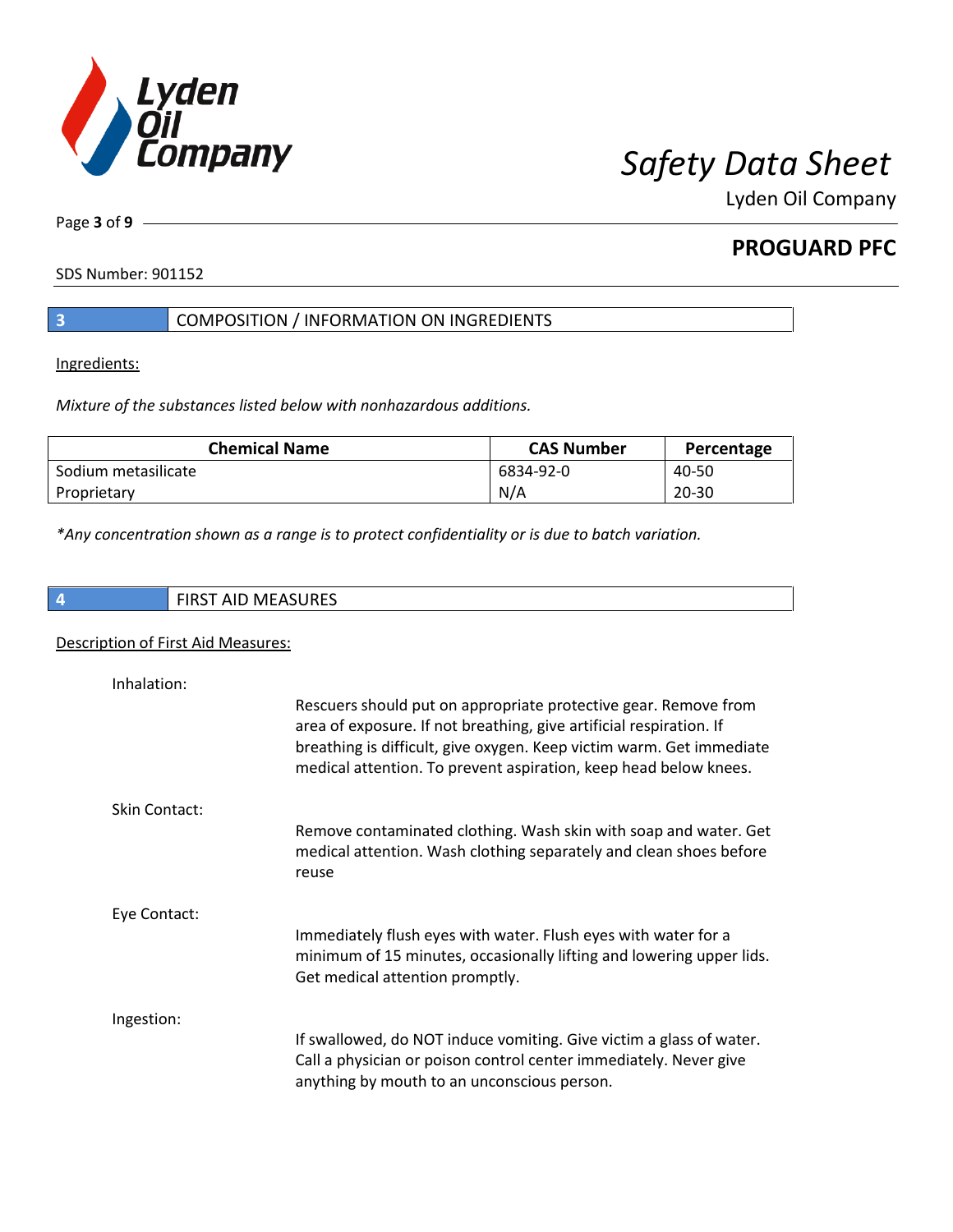

Page **4** of **9 PROGUARD PFC** SDS Number: 901152 Symptoms and Effects, both acute and delayed: No further relevent data available. Recommended Actions: Treat symptomatically. Call a doctor or poison control center for guidance. **5 FIRE FIGHTING MEASURES** Recommended Fire-Extinguishing Equipment: Use water, dry powder, foam, or carbon dioxide fire extinguishers. Possible Hazards During a Fire: None known. Recommendations to Firefighters: Proper protective equipment including breathing apparatus. **6** ACCIDENTAL RELEASE MEASURES Personal Precautions: Avoid eye contact. Avoid repeated or prolonged skin contact. Personal protective equipment must be worn. Avoid contact with skin, eyes or clothing. Emergency Procedures: Contain spilled material, collect in suitable and properly labeled containers. Environmental Precautions: Do not allow to reach sewage system or any water course. Do not allow to enter ground waters.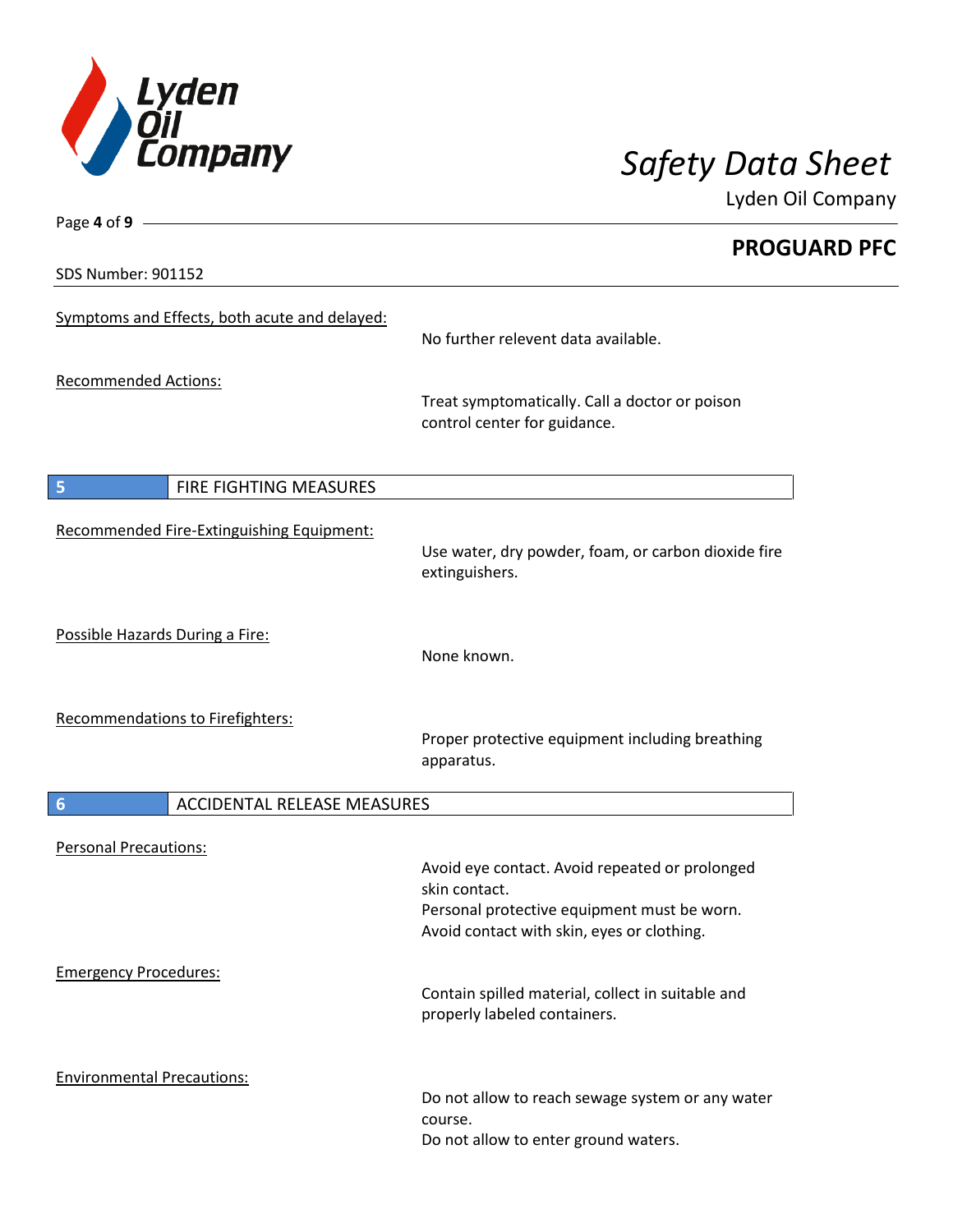

 $\overline{\phantom{a}}$ 

Lyden Oil Company

| Page 5 of 9 $-$                |                                                    |                                                                                 |
|--------------------------------|----------------------------------------------------|---------------------------------------------------------------------------------|
|                                |                                                    | <b>PROGUARD PFC</b>                                                             |
|                                |                                                    |                                                                                 |
| <b>SDS Number: 901152</b>      |                                                    |                                                                                 |
|                                |                                                    |                                                                                 |
| Cleanup Procedures:            |                                                    |                                                                                 |
|                                |                                                    | Collect and pickup spilled solids.                                              |
|                                |                                                    | Ensure adequate ventilation.                                                    |
|                                |                                                    |                                                                                 |
|                                |                                                    |                                                                                 |
|                                | <b>HANDLING AND STORAGE</b>                        |                                                                                 |
|                                |                                                    |                                                                                 |
| <b>Handling Precautions:</b>   |                                                    |                                                                                 |
|                                |                                                    | Use with adequate ventilation. Avoid breathing                                  |
|                                |                                                    | dusts, mists, and vapors. Do not get in eyes, on skin,                          |
|                                |                                                    | or on clothing. Wear eye protection and protective                              |
|                                |                                                    | clothing. Wash thoroughly after handling.                                       |
|                                |                                                    |                                                                                 |
| <b>Storage Requirements:</b>   |                                                    |                                                                                 |
|                                |                                                    | Keep container tightly sealed and stored in a dry,                              |
|                                |                                                    | cool place.                                                                     |
|                                |                                                    | Keep away from sources of ignition.                                             |
|                                |                                                    |                                                                                 |
|                                |                                                    |                                                                                 |
| 8                              | EXPOSURE CONTROLS / PERSONAL PROTECTION            |                                                                                 |
|                                |                                                    |                                                                                 |
|                                |                                                    |                                                                                 |
| <b>Exposure Limits:</b>        |                                                    |                                                                                 |
|                                |                                                    | The product does not contain any relevant quantities of materials with critical |
|                                | values that have to be monitored at the workplace. |                                                                                 |
|                                |                                                    |                                                                                 |
| <b>Engineering Controls:</b>   |                                                    |                                                                                 |
|                                |                                                    | All ventilation should be designed in accordance                                |
|                                |                                                    | with OSHA standard (29 CFR 1910.94).                                            |
|                                |                                                    |                                                                                 |
| Personal Protective Equipment: |                                                    |                                                                                 |
|                                |                                                    | Keep away from foodstuffs, beverages, and feed.                                 |
|                                |                                                    | Immediately remove all soiled and contaminated                                  |
|                                |                                                    | clothing.                                                                       |
|                                |                                                    | Wash hands before breaks and at the end of work.                                |
|                                |                                                    | Avoid contact with eyes and skin.                                               |
|                                |                                                    | Use safety glasses and gloves.                                                  |
|                                |                                                    |                                                                                 |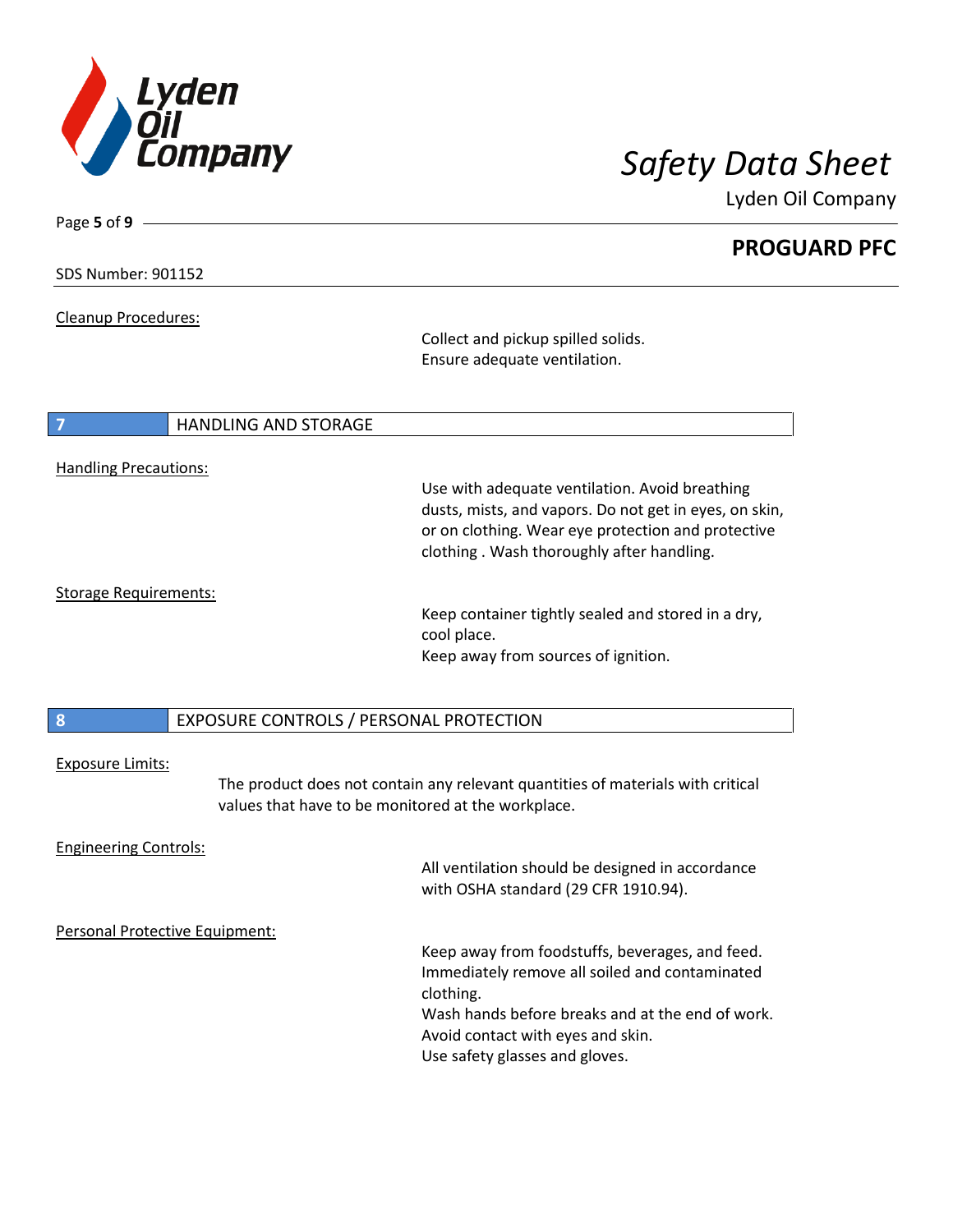

SDS Number: 901152

Page **6** of **9**

# **PROGUARD PFC**

| 23 IVUIIINCI. 201134 |  |
|----------------------|--|
|                      |  |

## **9** PHYSICAL AND CHEMICAL PROPERTIES

| Color:                        | Off-White                   |
|-------------------------------|-----------------------------|
| <b>Physical State:</b>        | Solid                       |
| Odor:                         | Data not available          |
| Odor Threshold:               | Data not available          |
| pH:                           | 11.8 (1% solution in water) |
| <b>Melting Point:</b>         | Decomposes                  |
| <b>Boiling Point:</b>         | Data not available          |
| <b>Boiling Range:</b>         | Data not available          |
| Flash Point:                  | Data not available          |
| <b>Evaporation Rate:</b>      | Data not available          |
| Flammability:                 | Data not available          |
| Flammability Limits:          | Data not available          |
| Vapor Pressure:               | Data not available          |
| Vapor Density:                | Data not available          |
| <b>Relative Density:</b>      | Data not available          |
| Solubilities:                 | Soluble in water            |
| <b>Partition Coefficient:</b> | Data not available          |
| Auto-Ignition Temperature:    | Data not available          |
| Decomposition Temperature:    | Data not available          |
| Viscosity:                    | Data not available          |

## **10** STABILITY AND REACTIVITY

| Stability:                  | Stable under normal conditions.                             |
|-----------------------------|-------------------------------------------------------------|
| Reactivity:                 | Not reactive under normal conditions.                       |
| <b>Conditions to Avoid:</b> | Moisture in storage conditions.                             |
| <b>Hazardous Reactions:</b> | No known hazardous reactions.                               |
| Incompatible Materials:     | Acids, ammonium salts, reative metals and some<br>organics. |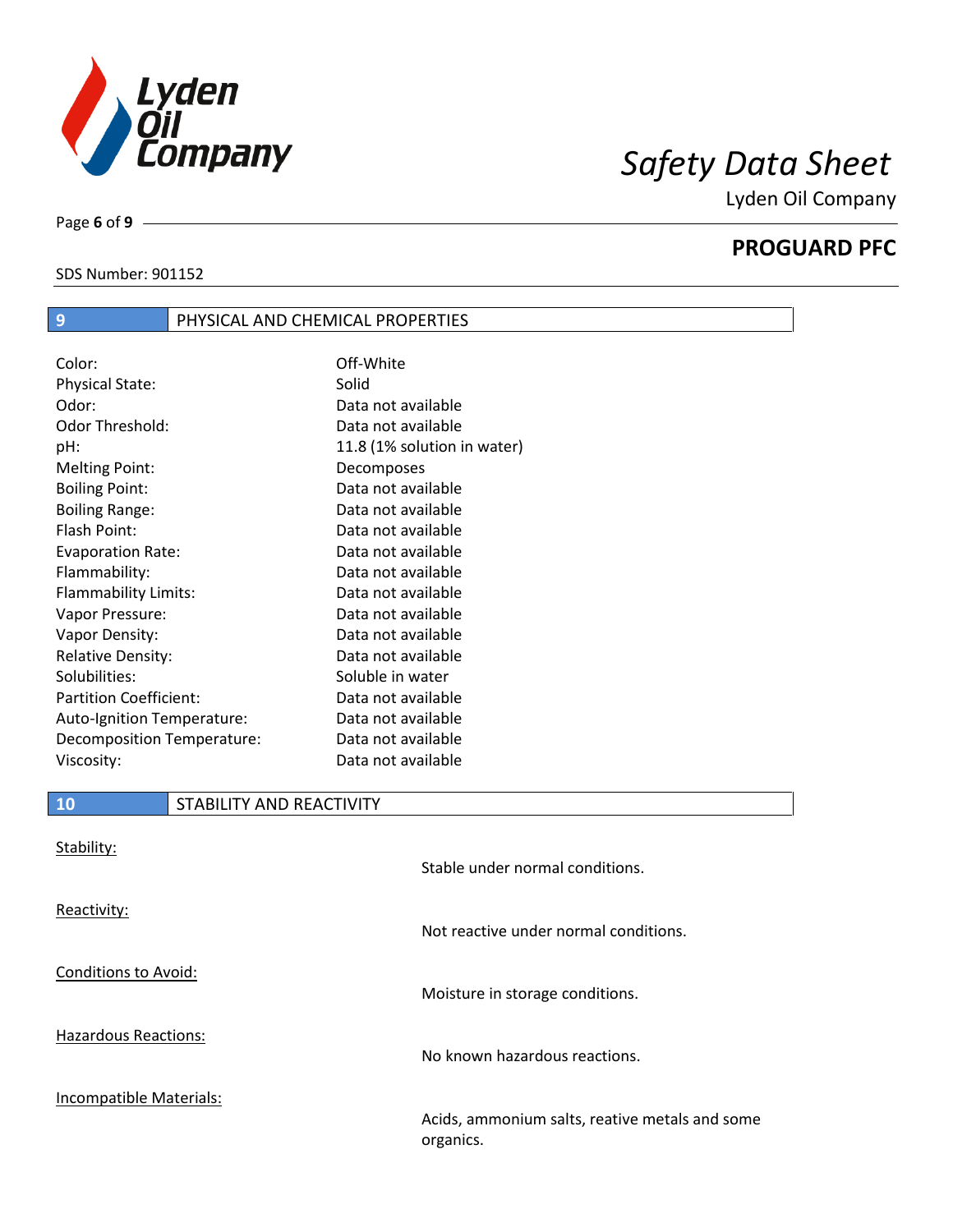

**PROGUARD PFC**

## SDS Number: 901152

Page **7** of **9**

Decomposition Products:

Hazardous decomposition products are not expected to form.

| 11                           | <b>TOXICOLOGICAL INFORMATION</b>    |                                                                                                                                                                                                                                                                                                                                                                                                                                                        |
|------------------------------|-------------------------------------|--------------------------------------------------------------------------------------------------------------------------------------------------------------------------------------------------------------------------------------------------------------------------------------------------------------------------------------------------------------------------------------------------------------------------------------------------------|
| Routes of Exposure:          |                                     | Skin and eye contact are the primary routes of<br>exposure although exposure may occur following<br>accidental ingestion.                                                                                                                                                                                                                                                                                                                              |
| <b>Exposure Effects:</b>     |                                     |                                                                                                                                                                                                                                                                                                                                                                                                                                                        |
|                              |                                     | -Emergency Overview:<br>Corrosive to eyes and skin. Harmful if swallowed.<br>Inhalation may cause damage to the upper<br>respiratory tract.<br>-Health Effects:<br>Direct contact with eyes can cause severe burns.<br>Contact with the skin may cause severe irritation<br>and burns. Inhalation of dusts can cause irritation<br>and burns to the respiratory tract. If swallowed,<br>may produce corrosive damage to the<br>gastrointestinal tract. |
| <b>Measures of Toxicity:</b> |                                     |                                                                                                                                                                                                                                                                                                                                                                                                                                                        |
|                              |                                     | -Mixture Toxicity:<br>Oral Toxicity LD50: 1,285mg/kg<br>Inhalation Toxicity LC50: 10mg/L                                                                                                                                                                                                                                                                                                                                                               |
|                              | Carcinogenic/Mutagenic Precautions: | Non-carcinogenic and not expected to be<br>mutagentic.                                                                                                                                                                                                                                                                                                                                                                                                 |

## **12** ECOLOGICAL INFORMATION

Ecological Precautions:

Avoid exposing to the environment.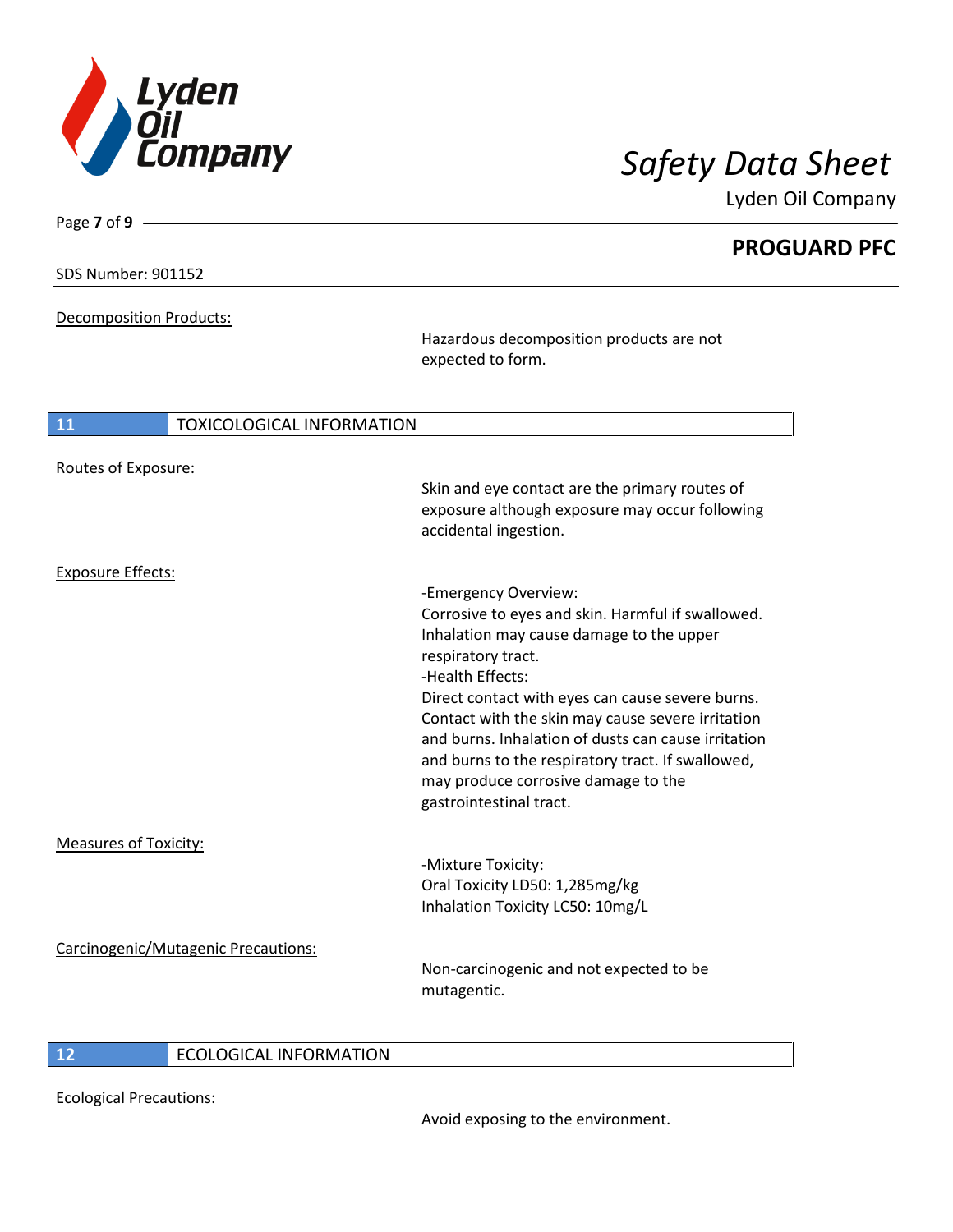

**PROGUARD PFC**

SDS Number: 901152

## Ecological Effects:

Page **8** of **9**

Component Ecotoxicity:

-Sodium metasilicate: 96 Hr LC50 Brachydanio rerio: 210 mg/L [semi-static]; 96 Hr LC50 Brachydanio rerio: 210 mg/L

-Proprietary Ingredients: 96 Hr LC50 Lepomis macrochirus: 300 mg/L [static]; 96 Hr LC50 Pimephales promelas: 310 - 1220 mg/L [static] 48 Hr EC50 Daphnia magna: 265 mg/L



UN Shipping Name: Data not available Transport Hazard Class: Data not available Packing Group: Data not available

Environmental Hazards:

Data not available

Bulk Transport Guidance:

Data not available